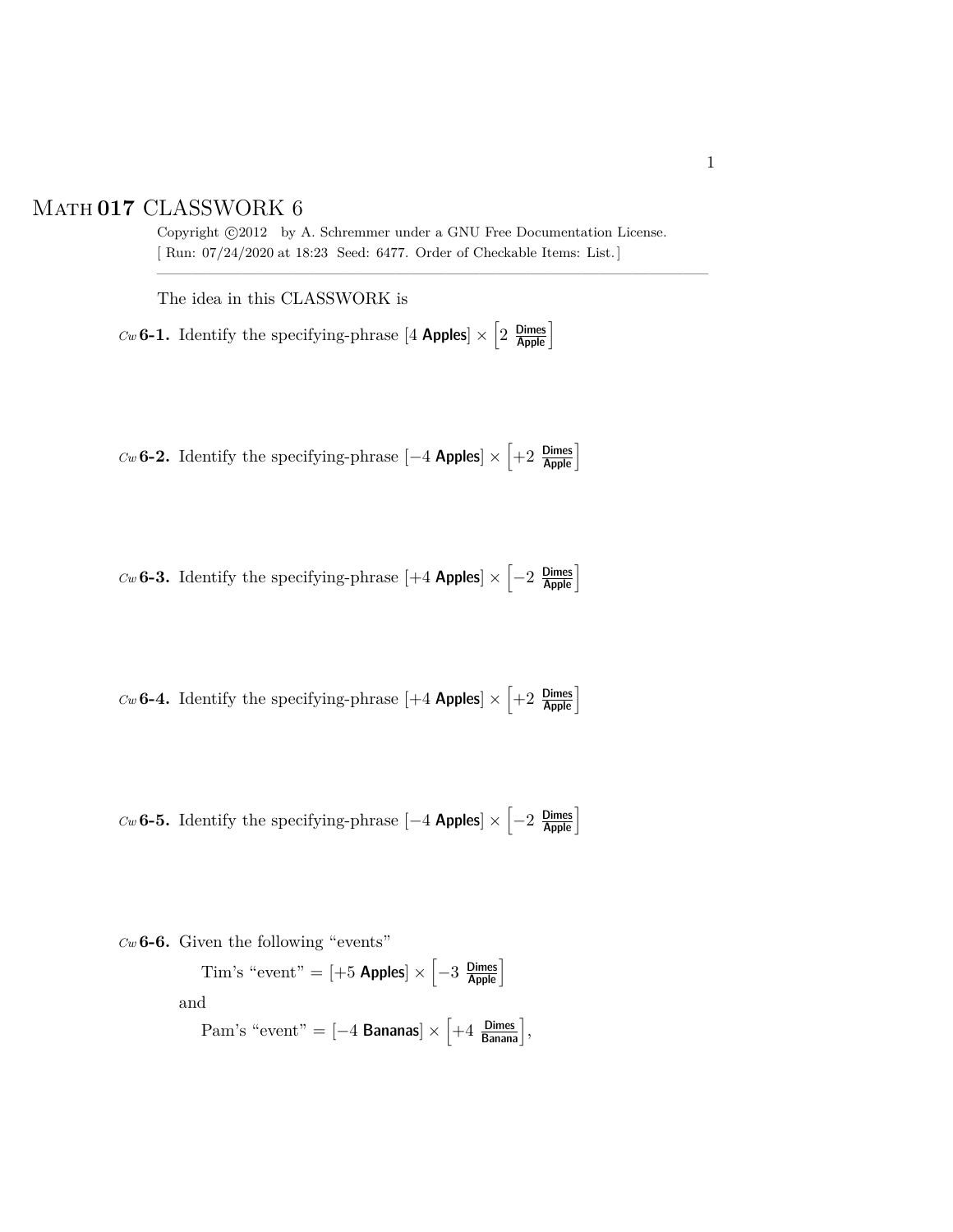which comparison sentence(s) is(are)  $TRUE$ ?

*Cw* **6-7.** Given the following "events"

Jack's "event" =  $[+3$  Apples]  $\times$   $\left[-5 \frac{\text{Dimes}}{\text{Apple}}\right]$ and Jill's "event" =  $[-2 \text{ Bananas}] \times \left[-5 \text{ }\frac{\text{Dimes}}{\text{Banana}}\right],$ 

which comparison sentence(s) is(are)  $TRUE$ ?

*Cw* **6-8.** Given the following "events"

Jack's "event" =  $[+6$  Apples]  $\times$   $\left[-3 \frac{\text{Dimes}}{\text{Apple}}\right]$ and

Jill's "event" =  $[-2 \text{ Apples}] \times \left[ +4 \frac{\text{Dimes}}{\text{Apple}} \right]$ , which comparison sentence(s) is(are)  $TRUE$ ?

*Cw* **6-9.** Given the following "events"

Jack's "event" =  $[-3$  Apples]  $\times$   $\left[+7 \frac{\text{Dimes}}{\text{Apple}}\right]$ and Jill's "event" =  $\left[-4 \text{ Apples}\right] \times \left[-8 \text{ P}_{\text{Apple}}\right],$ which comparison sentence(s) is(are)  $TRUE$ ?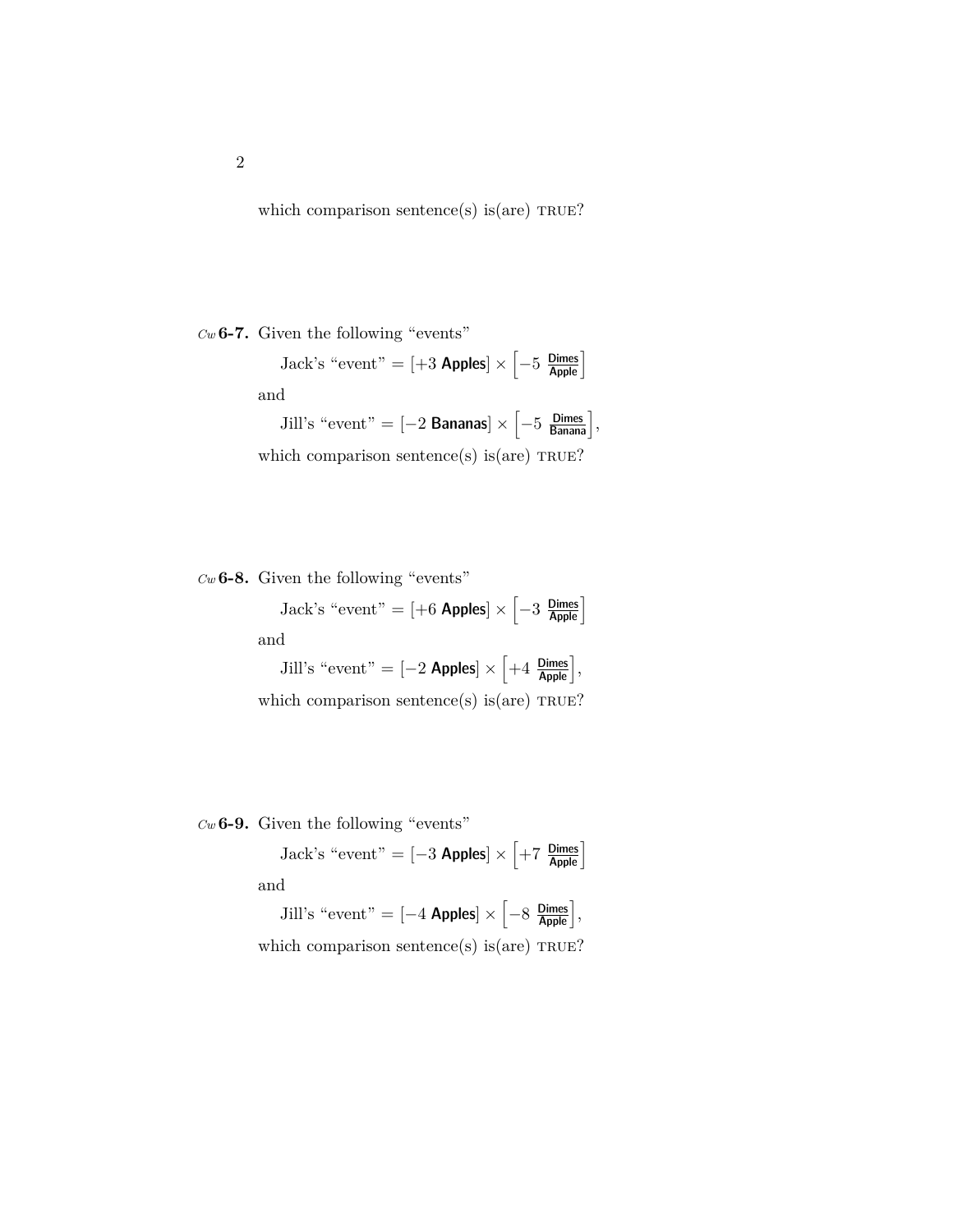*Cw* **6-10.** Given the following "events"

```
Jack's "event" = [-4 Apples] \times \left[+6 \frac{\text{Dimes}}{\text{Apple}}\right]
```
and

```
Jill's "event" = \left[-5 \text{ Apples}\right] \times \left[-3 \text{ P}_{\text{Apple}}\right],
```
identify the specifying-phrase Jack's "event" ⊕ Jill's "event'.

*Cw* **6-11.** Given the following "events"

```
Jack's "event" = [-2 \text{ Apple}] \times \left[-7 \frac{\text{Dimes}}{\text{Apple}}\right]
```
and

Jill's "event" = 
$$
[+4 \text{ Apples}] \times [+5 \frac{\text{Dimes}}{\text{Apple}}]
$$
,

identify the specifying-phrase the specifying-phrase Jack's "event" ⊕ Jill's "event'.

*Cw* **6-12.** Given the following "events"

Jack's "event" = 
$$
[-4 \text{ Apples}] \times \left[ +6 \frac{\text{Dimes}}{\text{Apple}} \right]
$$

and

Jill's "event"  $= [-5 \text{ Apples}] \times \left[-3 \text{ P}_{\text{Apple}}\right],$ 

identify the specifying-phrase Jack's "event" ⊕ Jill's "event'.

$$
Cw
$$
 6-13. Identify the specifying phrase  
\n
$$
[+5 \text{ Apples}] \times \left[-4 \text{ Dimes}\right] \oplus [+7 \text{ Bananas}] \times \left[+2 \text{ B}{\frac{\text{Dimes}}{\text{Banana}}}\right]
$$